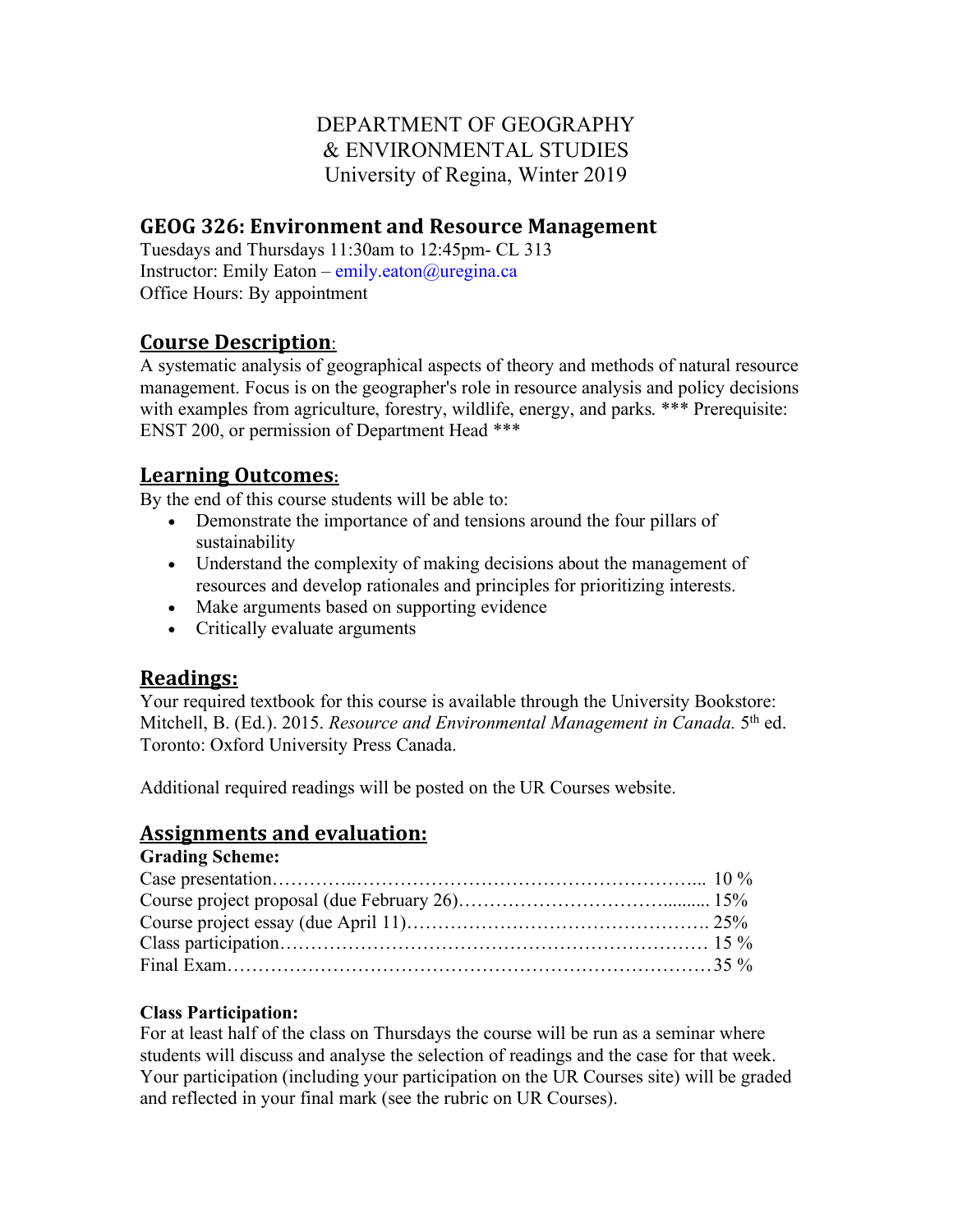#### **Case Presentation:**

Students will be assigned to one of the cases associated with a particular topic and week. On the Monday preceding the Thursday the presenter will post a brief (one paragraph) synopsis of their topic and a short (one paragraph) summary of the relevant points they will be mobilizing to make their arguments. During the presentation, the student will argue their case and respond to questions from the rest of the class. More on this assignment is available on UR Courses.

#### **Course Project Proposal and Essay**

The main assignment for this course will be deliberated and decided collectively, but will involve a written proposal and an essay. Once the contours of the course project have been decided assignment guidelines will be available on UR Courses.

# **Policies:**

- 1. Students are expected to attend ALL classes and make every attempt to be on time.
- 2. Readings will serve as the basis for course lectures and class participation. Students are expected to have read the required weekly readings **before the class**.
- 3. Students are expected to **participate in a respectful manner** in class discussions and small groups.
- 4. **Plagiarism** (representing someone else's idea or their work as your own) will not **be tolerated**. Students are expected to **read and comply** with http://www.uregina.ca/arts/student-resources/avoiding-academicmisconduct/plagiarism.html
- 5. **Late penalties of 5%** of the assignment's value per day (including weekends) will be applied to all written work.
- 6. Students are encouraged to **use the Student Success Centre** for help with their assignments. Find a complete range of services at http://www.uregina.ca/student/ssc
- 7. If you are a **student with accessibility needs** and may have a need for accommodations, please come and **discuss this with me**, as well as contacting the **Centre for Student Accessibility** at https://www.uregina.ca/student/accessibility/
- 8. Students should arrange to meet with their instructor to have their course-related questions answered fully. They can expect to **wait 2 days for replies to their emails** to the instructor.
- 9. You are responsible for making sure you are **signed up for this course on UR Courses** and for keeping up-to- date with the course on that forum. Notifications I send will go to your UofR email address. Please check your UofR account regularly.